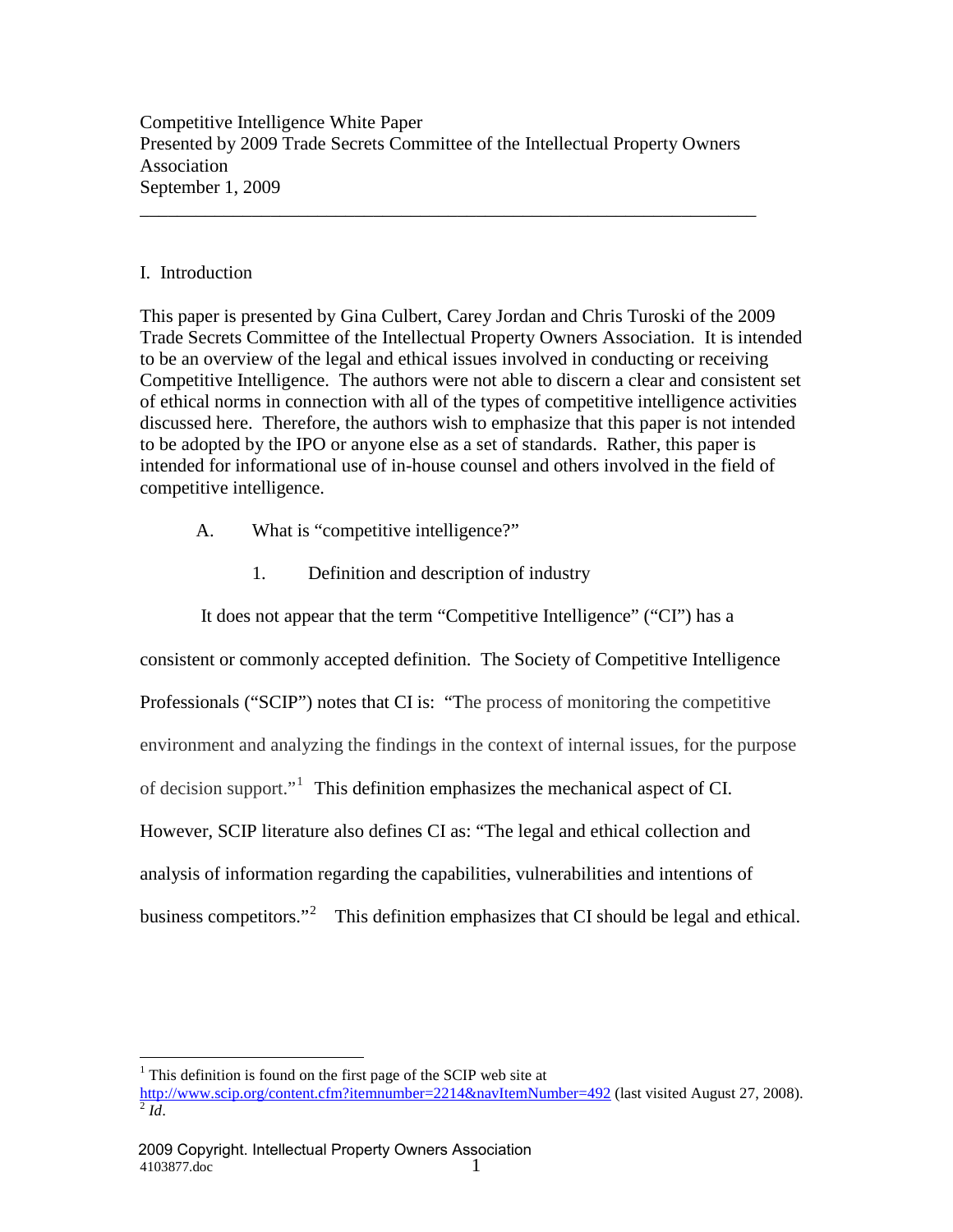CI has also been described as "a systematic and ethical program for gathering, analyzing and managing information that can affect a company's plans, decisions and operations."<sup>[3](#page-1-0)</sup>

A recent article appearing in the Journal of Competitive Intelligence and Management concludes that the "predominance of definitions or descriptions indicates a process," and that "there is little consensus as to what constitutes this process."<sup>[4](#page-1-1)</sup> The author concludes that CI suggests "a body of varying *practices*, as opposed to a body of practice and process; as a body of *knowing*, *a body of practicing,* or *a body of acting* rather than a body of knowledge.<sup>[5](#page-1-2)</sup> Recently the term "Competitive Technical Intelligence" was used, meaning "CI, especially where technology is a factor."<sup>[6](#page-1-3)</sup>

For purposes of this article, the legal and ethical aspects of CI will be emphasized, in an attempt to highlight awareness of the issues and provide broad guidance to those involved in developing or overseeing CI activities.

2. Types of CI practiced today

Modern CI is a far cry from images of clandestine eavesdropping that the term may have evoked in the past. Today, CI includes war games, data mining, technology scouting via patent tracking, patent search and analysis, SWOT (strengths, weaknesses, opportunities and threats) analysis, psychological profiles of competitor management, trade shows, professional and scientific meetings, employee interviews, Internet research

<span id="page-1-0"></span><sup>&</sup>lt;sup>3</sup> Stephen H. Miller, *Competitive Intelligence – An Overview*, found at <u>http://www.cic-web.com.br/english/ci%20overview.pdf</u> (last visited September 2, 2008).

<span id="page-1-1"></span><sup>&</sup>lt;sup>4</sup> Roberta Brody, *Issues in Defining Competitive Intelligence: An Exploration*, Journal of Competitive Intelligence and Management Vol. 4, No. 3 (2008) at 13, *also found at*<br>http://www.scip.org/Publications/CIMArticleDetail.cfm?ItemNumber=2933 (last visited August 27, 2008).

<span id="page-1-2"></span><sup>&</sup>lt;sup>5</sup> *Id.*<br><sup>6</sup> SCIP website. agenda for New York Chapter meeting, June 11, 2007, *located at* 

<span id="page-1-3"></span><http://www.scip.org/Publications/CIMArticleDetail.cfm?ItemNumber=2933> (last visited August 27, 2008).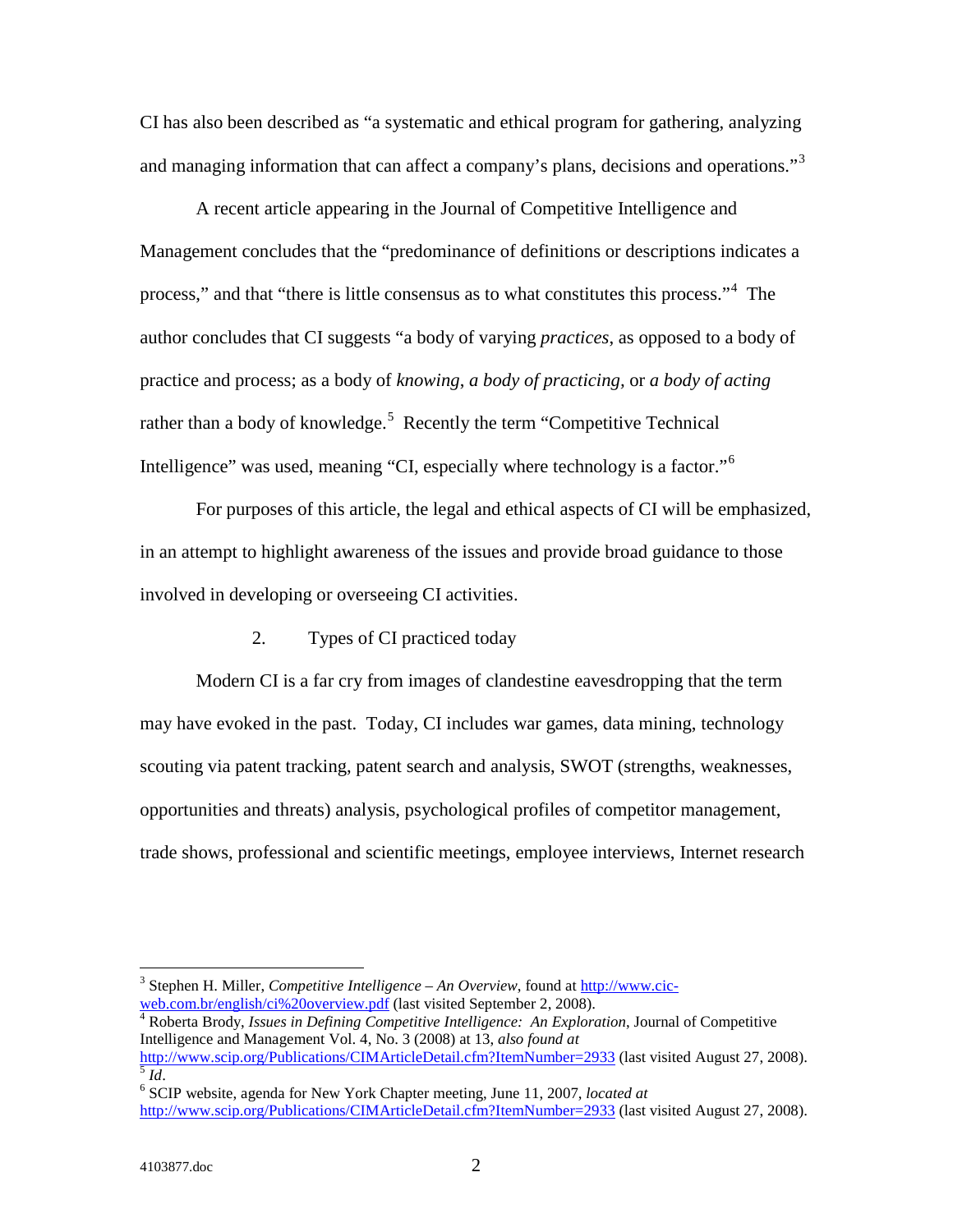(including chat rooms, MySpace and the like).<sup>[7](#page-2-0)</sup> Many global companies have established formal CI programs, and others practice CI on an informal basis.

One means to gain competitive intelligence involves analyzing U.S. patents to forecast industry technological trends, analyze competitor technical capabilities, unearth competitor patenting strategies, and discover competitor research interests ("patent analysis"). This activity is discussed in further detail in Section D.

B. Why are competitive intelligence policies important?

Competitive benchmarking is essential to effectively compete in today's marketplace. According to a 1998 survey by The Futures Group, 82% of companies with annual revenues greater than \$10 billion had an organized intelligence system, as did 60% of companies with revenues over \$1 billion. $\frac{8}{3}$  $\frac{8}{3}$  $\frac{8}{3}$  It is likely that even those without formal groups practice informal competitive intelligence on a daily basis. "Superior positioning requires the delivery of the highest value at the lowest cost. Achieving this position in today's global environment becomes an increasingly difficult task due to the pace and tenor of industry competition. . . . [F]irms that fail to quickly ascertain emerging opportunities and defend against rapidly materializing threats can and will find that their competitive position has quickly eroded."<sup>[9](#page-2-2)</sup>

<span id="page-2-0"></span> <sup>7</sup> For an overview of CI activities, *see* Stephen H. Miller, *Competitive Intelligence – An Overview*, found at <http://www.cic-web.com.br/english/ci%20overview.pdf> (last visited September 2, 2008).

<span id="page-2-1"></span><sup>&</sup>lt;sup>8</sup> Miller, Stephen H. and Samuel Bentley, CI Newswatch: Microsoft, Motorola Declared "CI Eagles," (report on survey by The Futures Group), *Competitive Intelligence Magazine, 1(1), 1998, 506, cited by* Stephen H. Miller, *Competitive Intelligence – An Overview*, found at [http://www.cic](http://www.cic-web.com.br/english/ci%20overview.pdf)[web.com.br/english/ci%20overview.pdf](http://www.cic-web.com.br/english/ci%20overview.pdf) (last visited September 2, 2008).

<span id="page-2-2"></span><sup>9</sup> Stephanie Hughes, "Competitive Intelligence as Competitive Advantage," *Journal of Competitive Intelligence and Management*, Vol. 3(3) (Winter 2005), found at [http://www.scip.org/files/JCIM/3.3\\_hughes.pdf](http://www.scip.org/files/JCIM/3.3_hughes.pdf) (last visited Sept. 3, 2008).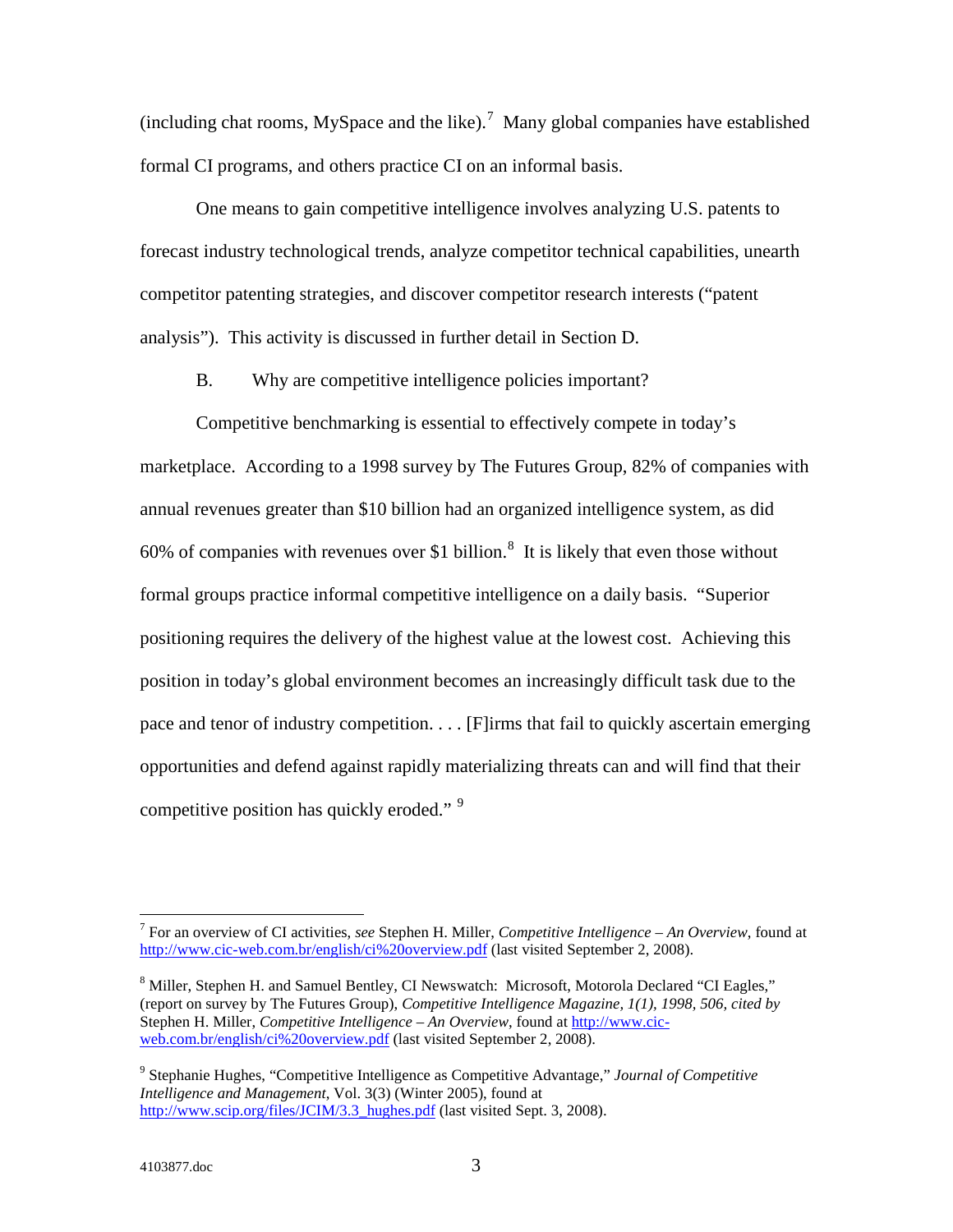Management of risk and protection of trade secrets are an important aspect of a CI policy. A company may be at a competitive disadvantage if its employees are not aware of the types of CI practiced by its competitors and are not equipped to guard against them. Educating employees about the ways in which CI is collected can serve as an effective guard against accidental disclosure of confidential or trade secret information. Similarly, an understanding of the ethical and legal boundaries may reduce the possibility of ethical or legal line crossing, which can result in liability or costly litigation.

C. Why is ethics in competitive intelligence important?

Competitive intelligence is not industrial espionage. "By definition, industrial espionage refers to illegal activities – which range everywhere from outright theft to bribery and everywhere in between. Conversely, competitive intelligence collection is governed for the most part by adherence to corporate and professional ethics which preclude the use of illegal means to obtain information."  $^{10}$  $^{10}$  $^{10}$  Competitive intelligence activity thus implicates both legal and ethical issues. Ethical behavior is not necessarily co-extensive with legal behavior, and in fact may be broader in the sense that strictly legal practices may be viewed in a particular industry or situation as unethical. This can increase the possibility of legal proceedings. Thus it is important for practitioners and inhouse lawyers involved in CI oversight to have an understanding of the potential legal liability, and an awareness of the current ethical standards surrounding CI.

In general: "The privilege to compete with others includes a privilege to adopt their business methods, ideas or processes of manufacture. Were it otherwise, the first person in the field with a process or idea would have a monopoly which would tend to

<span id="page-3-0"></span><sup>&</sup>lt;sup>10</sup> John A. Nolan, III CPP, OCP, What is Competitive Intelligence and What Can It Do To Us? found at [http://www.inellpros.com/GOVpages/archives/lib/what.htm,](http://www.inellpros.com/GOVpages/archives/lib/what.htm) (last visited May 31, 2007.)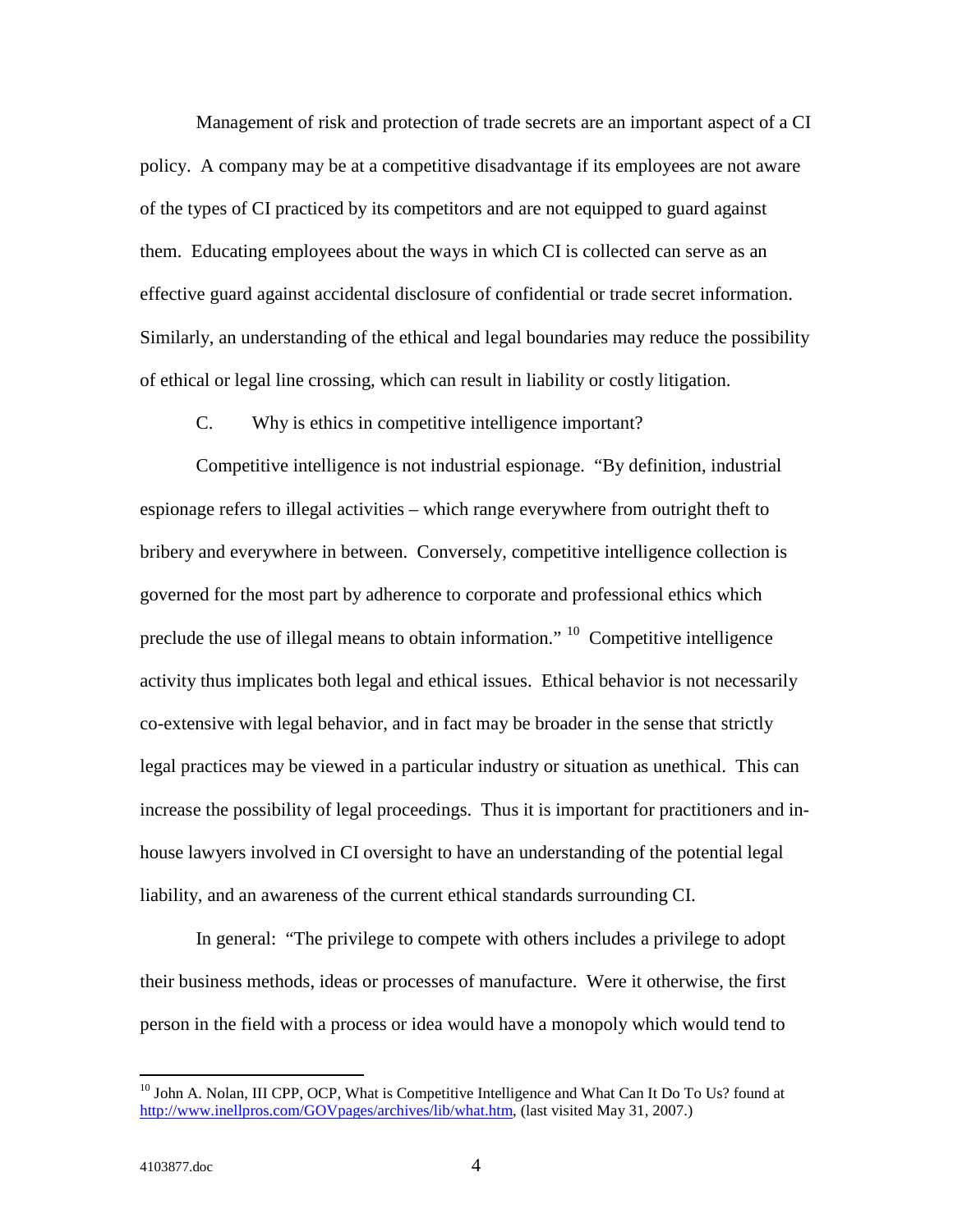prevent competition."[11](#page-4-0) However, the privilege to compete does not extend to using improper means to do so: "It is the employment of improper means to procure the trade secret, rather than the mere copying or use, which is the basis of the liability under the rule in [Section 757]."<sup>[12](#page-4-1)</sup>

Stepping over the legal line while engaging in CI activity could implicate the following causes of action:<sup>[13](#page-4-2)</sup>

### 1. Misrepresentation.

One who fraudulently makes a misrepresentation of fact, opinion, intention or law for the purpose of inducing another to act or to refrain from action in reliance upon it is subject to liability to the other in deceit for pecuniary loss caused to him by his justifiable reliance upon the misrepresentation.<sup>14</sup> This includes representations that are misleading because they are incomplete. "A representation stating the truth so far as it goes but which the maker knows or believes to be materially misleading because of his failure to state additional or qualifying matter is a fraudulent misrepresentation."<sup>15</sup> Misrepresentation is actionable under the common law of most states.

2. <u>Fraud</u>.

Fraud is "a knowing misrepresentation of the truth or concealment of a material fact to induce another to act to his or her detriment."<sup>[16](#page-4-5)</sup> Thus, fraud involves the elements of scienter (knowledge), affirmative misrepresentation or omission of a material fact, and detrimental reliance. Fraud is a common law cause of action.

<span id="page-4-2"></span>

<span id="page-4-1"></span><span id="page-4-0"></span><sup>&</sup>lt;sup>11</sup> Restatement (Torts) §757 (1939).<br><sup>12</sup> Restatement (Torts) §757 (cmt. a).<br><sup>13</sup> For an article outlining these legal principles in greater detail, *see* Craig Erlich, The Legal Perils of Misrepresentation, *in* Competitive Intelligence Ethics: Navigating the Gray Zone, (Dale Fehringer and Bonnie Hohhof, ed., Competitive Intelligence Foundation) (2006).<br><sup>14</sup> Restatement Second (Torts) §525.

<span id="page-4-5"></span><span id="page-4-4"></span><span id="page-4-3"></span><sup>&</sup>lt;sup>15</sup> Restatement (Torts) §529. <sup>16</sup> Black's Law Dictionary (8th ed. 2004).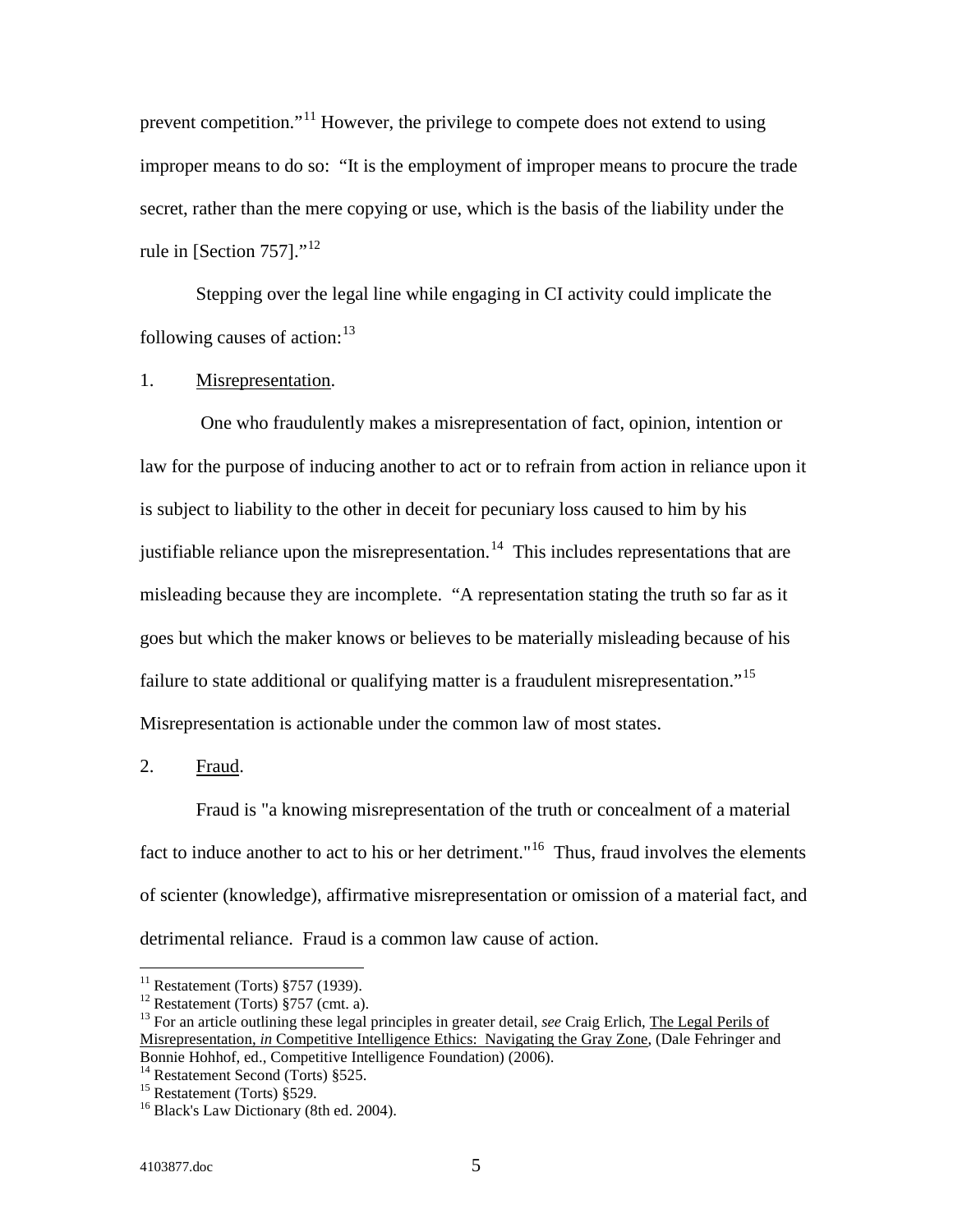### 3. Criminal Fraud (mail and wire fraud).

Mail fraud involves two elements: (1) having devised or intending to devise a scheme to defraud (or to perform specified fraudulent acts), and (2) use of the mail for the purpose of executing, or attempting to execute, the scheme (or specified fraudulent acts).<sup>[17](#page-5-0)</sup> The elements of wire fraud under Section 1343 directly parallel those of the mail fraud statute, but require the use of an interstate telephone call or electronic communication made in furtherance of the scheme.<sup>18</sup>

#### 4. Economic Espionage Act.

The Economic Espionage Act ("EEA") of 1996 makes it a federal crime, subject to a fine of up to \$5,000,000.00 or 10 years' imprisonment, to steal trade secrets.<sup>[19](#page-5-2)</sup> Included in the proscribed acts is appropriating or attempting to appropriate trade secrets by artifice or deception.<sup>[20](#page-5-3)</sup> Although the debate among CI professionals surrounding the passage of the EEA centered on the potential for increased liability stemming from CI activities, one CI industry commentator has noted that "accepted industry standards of professional ethics are more stringent than what the law allows." <sup>[21](#page-5-4)</sup>

#### 5. Agents' Torts.

A principal is subject to direct liability to a third party harmed by an agent's tortious conduct when the agent acts with actual authority or the principal ratifies the agent's conduct.<sup>[22](#page-5-5)</sup> The principle can also be directly liable for negligent selection,

<span id="page-5-0"></span> <sup>17</sup> 18 U.S.C. §1341. *See also* United States Attorneys' Manual, Criminal Resource Manual at 940 (found at [http://www.usdoj.gov/usao/eousa/foia\\_reading\\_room/usam/title9/crm00940.htm\)](http://www.usdoj.gov/usao/eousa/foia_reading_room/usam/title9/crm00940.htm) (last visited September 3, 2008).

<span id="page-5-1"></span><sup>18</sup> 18 U.S.C. §1343. *See also* United States Attorneys' Manual, Criminal Resource Manual, *supra*, at 941.

<span id="page-5-4"></span><span id="page-5-3"></span><span id="page-5-2"></span><sup>&</sup>lt;sup>20</sup> 18 U.S.C. §1832(a)(1).<br><sup>21</sup> Richard Horowitz, The Economic Espionage Act: Why the Rules Have Not Changed, *in* Competitive Intelligence Ethics: Navigating the Gray Zone.<br><sup>22</sup> Restatement Third (Agency) § 7.03.

<span id="page-5-5"></span>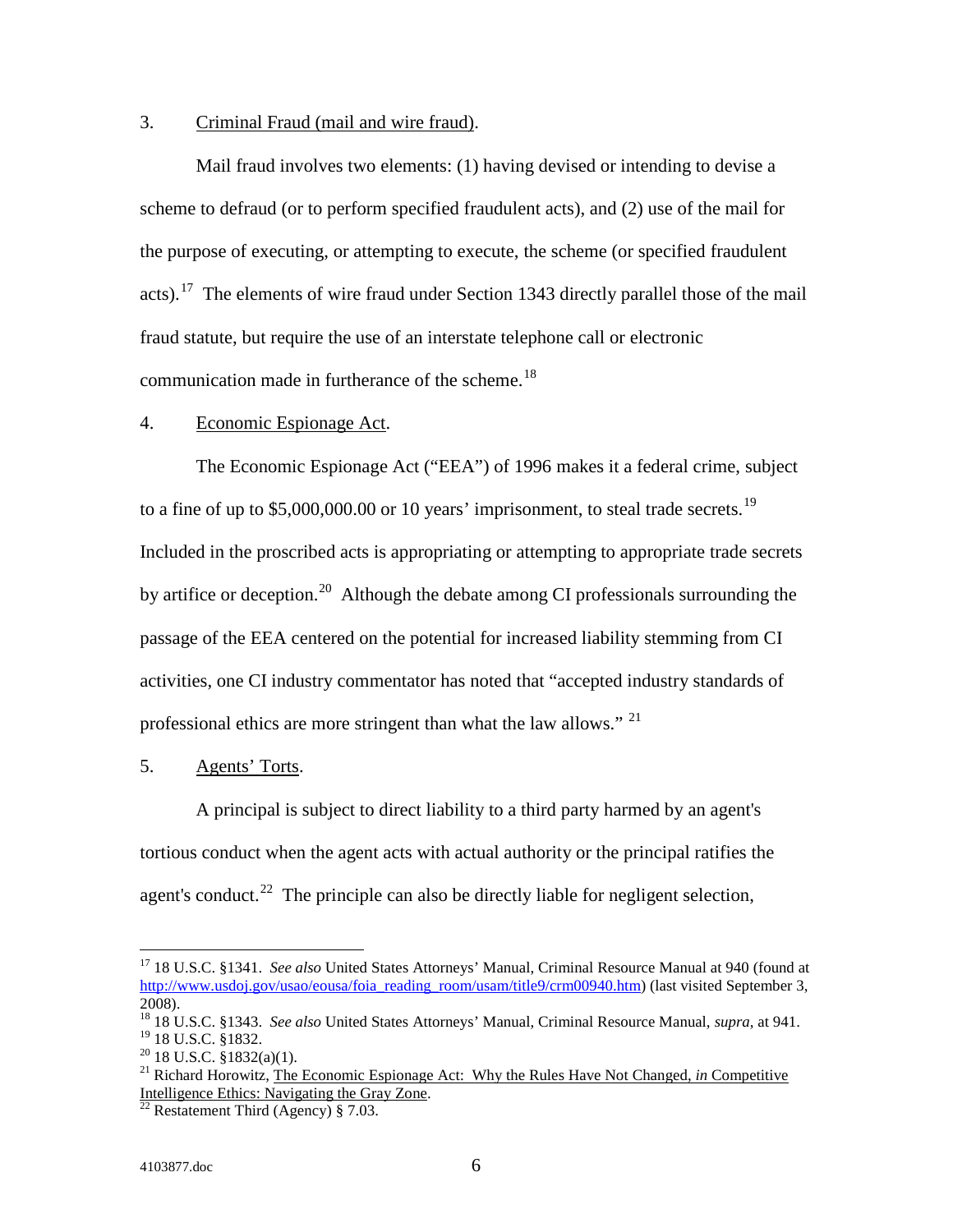supervision or control of the agent.<sup>[23](#page-6-0)</sup> A principle is vicariously liable for the torts of its employees, or an agent acting with apparent authority.<sup>[24](#page-6-1)</sup>

#### 6. Trade secrets misappropriation.

Most states have adopted the Uniform Trade Secrets Act (UTSA). Trade secret misappropriate is also a cause of action under the common law. The Act defines a trade secret as "information, including a formula, pattern, compilation, program, device, method, technique, or process, that: (i) derives independent economic value, actual or potential, from not being generally known to, and not being readily ascertainable by proper means by, other persons who can obtain economic value from its disclosure or use, and (ii) is the subject of efforts that are reasonable under the circumstances to maintain its secrecy." <sup>[25](#page-6-2)</sup>

The UTSA creates civil liability for misappropriation of trade secrets, enforceable by a private cause of action.<sup>[26](#page-6-3)</sup> The remedies available under the Act include an injunction, damages (including exemplary damages) and in cases of bad faith or willful and malicious misappropriation, reasonable attorneys' fees.<sup>[27](#page-6-4)</sup>

"Confidential information" is information that does not necessarily rise to the level of a trade secret, but is considered by its owner to be confidential and is not readily available in public sources. Misappropriation of confidential information can be a component of various business torts such as tortious interference with business relations, breach of fiduciary duty and unfair competition.

<span id="page-6-3"></span>

<span id="page-6-1"></span><span id="page-6-0"></span><sup>&</sup>lt;sup>23</sup> *Id.* <sup>24</sup> Restatement Third (Agency) sec. 7.03.<br><sup>25</sup> Uniform Trade Secret Act §1(4). <sup>26</sup> *Id*. §3. <sup>27</sup> *Id.* §§2-4.

<span id="page-6-2"></span>

<span id="page-6-4"></span>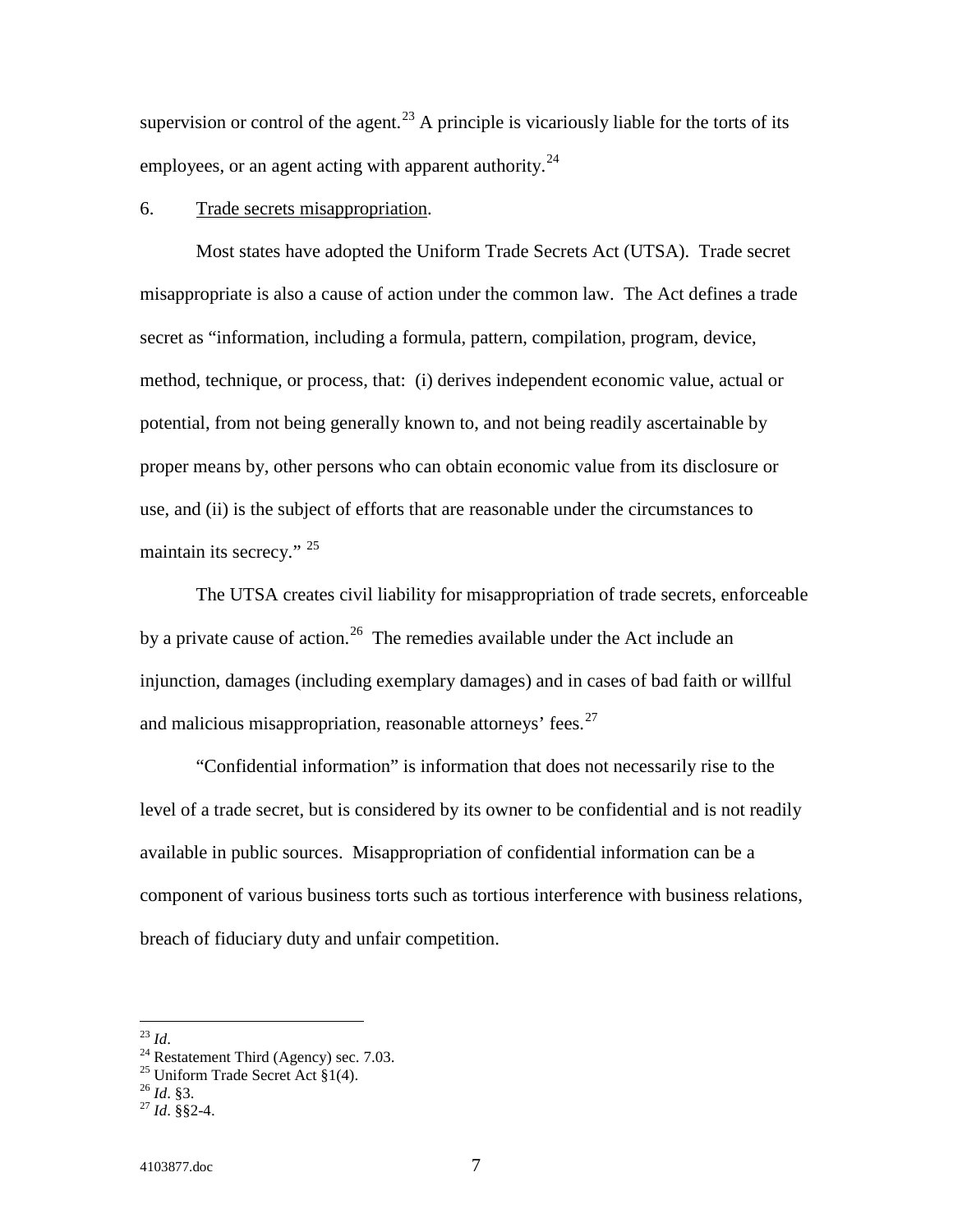#### 7. Other liability

In the case of competitors or companies working in a joint venture or contract relationship, CI activities could give rise to various other business torts, such as tortious interference with business relations, breach of fiduciary duty, breach of contract and the like. In addition, many states have unfair competition laws prohibiting unfair competition, and providing civil remedies such as damages and attorney fees for violation of the same.

#### 8. Rules of Professional Conduct

In the case of in-house counsel responsible for conducting or overseeing CI activities, the Rules of Professional Conduct also may apply. Model Rule 4.1 provides: "In the course of representing a client a lawyer shall not knowingly: (a) make a false statement of material fact or law to a third person; or (b) fail to disclose a material fact to a third person when disclosure is necessary to avoid assisting a criminal or fraudulent act by a client, unless disclosure is prohibited by Rule 1.6 [relating to confidentiality of information]." Model Rule 5.3 provides:

With respect to a non-lawyer employed or retained by or associated with a lawyer:

(a) a partner, and a lawyer who individually or together with other lawyers possesses comparable managerial authority in a law firm shall make reasonable efforts to ensure that the firm has in effect measures giving reasonable assurance that the person's conduct is compatible with the professional obligations of the lawyer;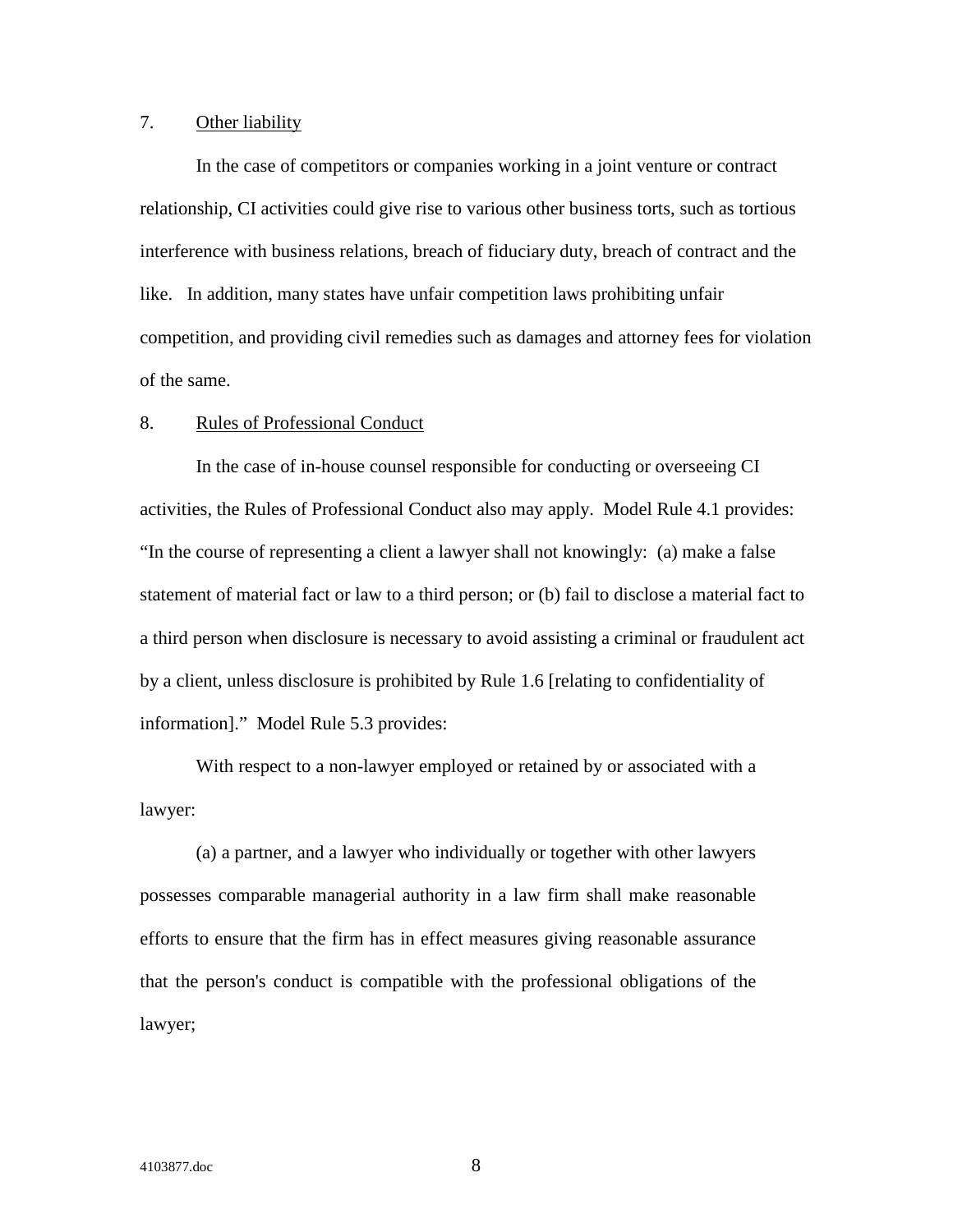(b) a lawyer having direct supervisory authority over the non-lawyer shall make reasonable efforts to ensure that the person's conduct is compatible with the professional obligations of the lawyer; and

(c) a lawyer shall be responsible for conduct of such a person that would be a violation of the Rules of Professional Conduct if engaged in by a lawyer if:

(1) the lawyer orders or, with the knowledge of the specific conduct, ratifies the conduct involved; or

(2) the lawyer is a partner or has comparable managerial authority in the law firm in which the person is employed, or has direct supervisory authority over the person, and knows of the conduct at a time when its consequences can be avoided or mitigated but fails to take reasonable remedial action.

D. Special considerations for patent analysis activities

Competitive patent intelligence is potentially valuable, in that it may allow a corporation to plan research efforts strategically, evaluate the strength of its patent portfolio relative to its competitors, and identify potential licensing opportunities. Moreover, through patent analysis, corporations can plan their IP strategy vis-a-vis their competitors to gain the most value from the money spent on prosecution and enforcement activity. Patent analysis can indicate how competitors' patent portfolios have evolved, demonstrate the geographical distribution of a competitor's patents, and key technological areas of pursuit. Patent analysis reports also can indicate trends or anomalies, key dynamics, such as market leaders and domestic versus international activity. Merger and acquisition, and licensing targets also may be identified.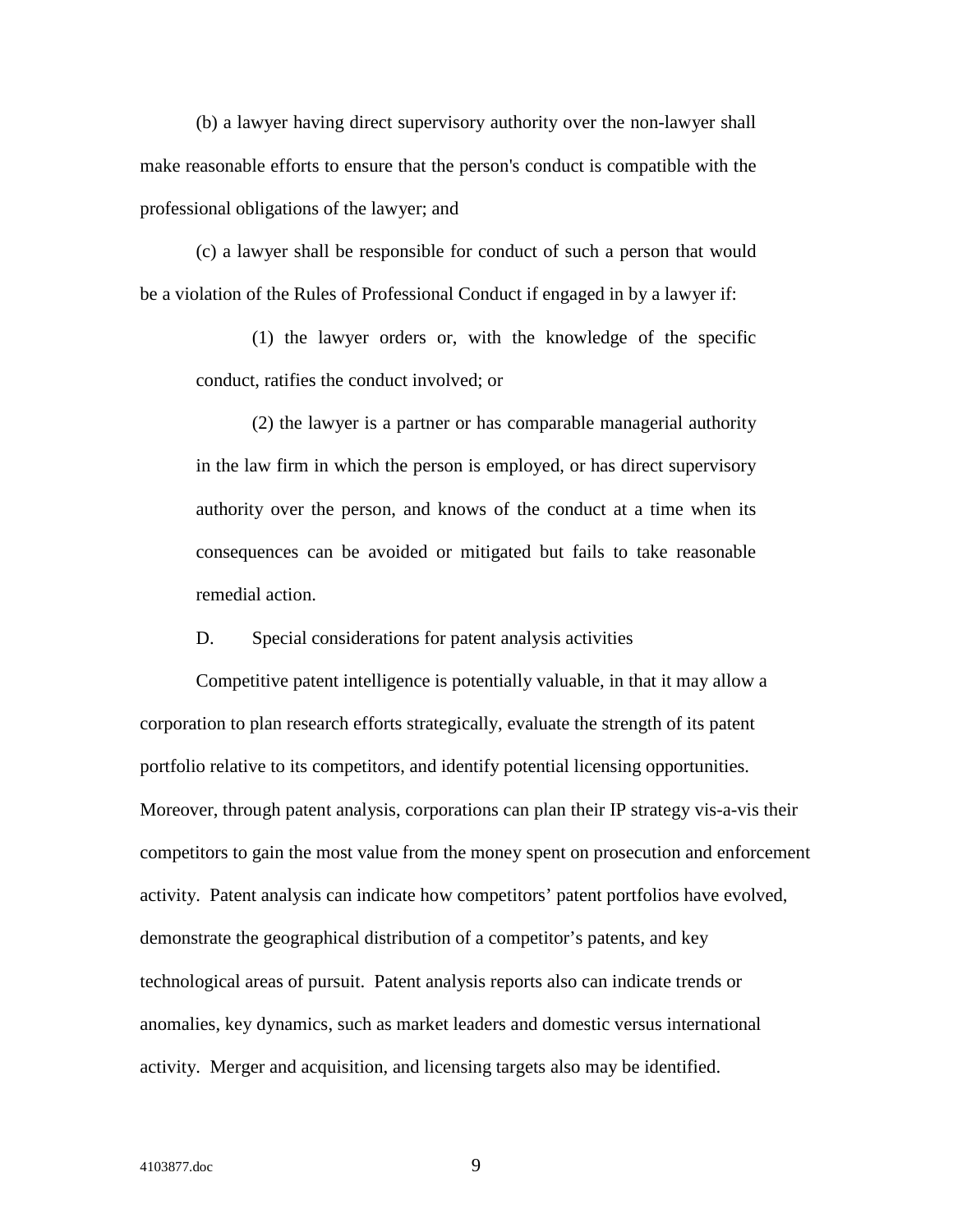While patent analysis is considered by some to be valuable, it can be a risky proposition because knowledge of any patents identified in the analysis may create legal duties that, if not satisfied, carry great consequences. In a patent infringement litigation, failing to satisfy these legal duties can result in a finding of willful infringement, which can result in treble damages. These findings also can support an award to an opposing party of its attorneys' fees, which can be significant in a patent case. Given these potential consequences, corporations conducting such patent analysis must be mindful of how these legal duties arise and are satisfied.

Prior caselaw imposed an affirmative duty to exercise due care to determine whether or not there was infringement. This included a duty to seek and obtain competent legal advice from counsel before the initiation of possible infringing activity.<sup>[28](#page-9-0)</sup> An accused infringer asserting the defense of advice of counsel waived the attorney-client privilege as to the subject matter of the attorney's advice.<sup>29</sup> On the other hand, if the accused infringer chose not to rely on an advice of counsel defense, the jury was instructed that it could infer that the accused either did not obtain advice of counsel, or that it did so and that it was advised that its activities would infringe.<sup>[30](#page-9-2)</sup> The determination of whether an infringer had satisfied its duty of care depended upon the "totality of the circumstances" which did not provide clear guidance as to what was acceptable conduct.<sup>[31](#page-9-3)</sup>

Recent case law has arguably set a higher bar for the patentee seeking to prove willful infringement. In 2004, the Federal Circuit ruled that the failure to obtain an

<span id="page-9-0"></span><sup>&</sup>lt;sup>28</sup> *Underwater Devices, Inc. v. Morrison-Knudsen Co.*, 717 F.2d 1380, 1389-90 (Fed. Cir. 1983).<br><sup>29</sup> Quantum Corp. v. Tandon Corp., 940 F.2d 642, 643-44 (Fed. Cir. 1991).

<span id="page-9-1"></span>

<span id="page-9-3"></span><span id="page-9-2"></span> $^{30}$  Kloster Speedsteel AB v. Crucible, Inc., 793 F.2d 1565, 1580 (Fed. Cir. 1986).<br> $^{31}$  Knorr-Bremse, 383 F.3d 1337, 1342-43 (Fed. Cir. 2004)(citing Rolls-Royce Ltd. v. GTE Valeron Corp., 800 F.2d 1101, 1110 (Fed. Cir. 1986)).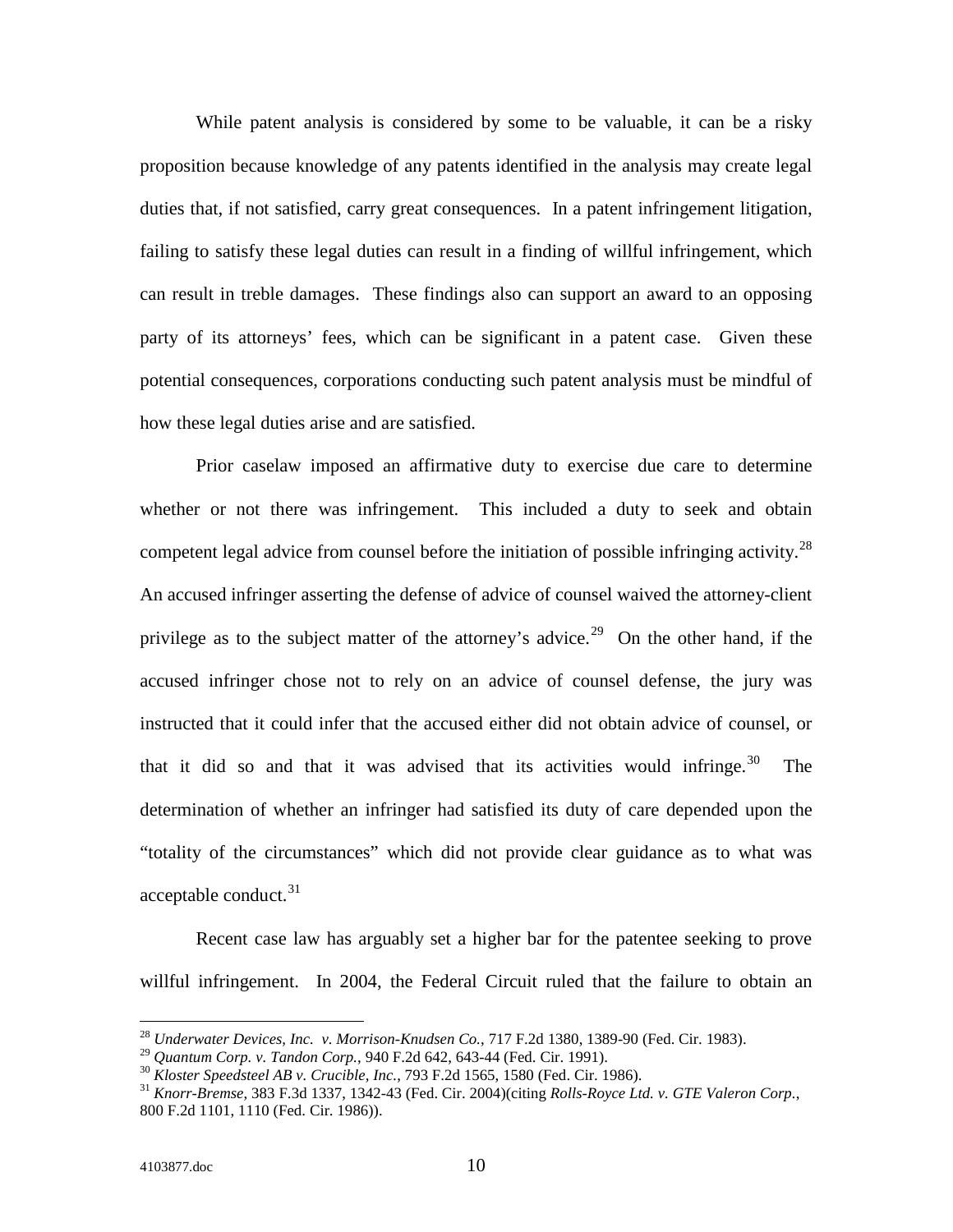exculpatory opinion of counsel no longer would result in an adverse inference or evidentiary presumption that the opinion would have been unfavorable.<sup>32</sup> Three years later, in *In re Seagate*, the Federal Circuit tightened the burden on the patentee, holding that willfulness requires a showing of "objective recklessness." This requires a showing by the patentee, by "clear and convincing evidence, that the infringer acted despite an objectively high likelihood that its actions constituted infringement of a valid patent."<sup>[33](#page-10-1)</sup> Under *Seagate,* once this objective threshold is met, the patentee must demonstrate that the objectively-defined risk was either known or so obvious that it should have been known by the accused infringer. $34$ 

The court in *Seagate* emphasized that there is "no affirmative obligation to obtain opinion of counsel."<sup>35</sup> While the willfulness standard was changed in that opinion, it appears that the totality of the circumstances analysis remains intact.<sup>[36](#page-10-4)</sup> Although the *Seagate* court left application of the standard open for further development, the court mentioned in a footnote that it expected standards of commerce would be considered by the courts.<sup>[37](#page-10-5)</sup> In a later case, the Federal Circuit observed (in *dicta*) that "legitimate defenses to infringement claims and credible invalidity arguments demonstrate the lack of an objectively high likelihood that a party took actions constituting infringement of a valid patent."<sup>[38](#page-10-6)</sup>

These cases form the backbone of the risk analysis involved where a company investigates that patents of its competitors. There do not appear to be reported cases

<span id="page-10-1"></span><span id="page-10-0"></span><sup>&</sup>lt;sup>32</sup> 383 F.3d at 1344.<br><sup>33</sup> In re Seagate Tech., LLC, 497 F.3d 1360, 1371 (Fed. Cir. 2007) (en banc).<br><sup>34</sup> Id. at 1371.<br><sup>35</sup> Id.<br><sup>36</sup> See Honeywell Int'l Inc. v. Universal Avionics Sys. Corp., 585 F. Supp. 2d 636, 641-42

<span id="page-10-2"></span>

<span id="page-10-4"></span><span id="page-10-3"></span>footnote in the Seagate opinion suggests that the previous factors still apply to the willfulness analysis).<br><sup>37</sup> 497 F.3d at 1371 n.5.

<span id="page-10-6"></span><span id="page-10-5"></span><sup>&</sup>lt;sup>38</sup> Black & Decker, Inc. v. Robert Bosch Tool Corp., 260 F. App'x 284, 291 (Fed. Cir. 2008).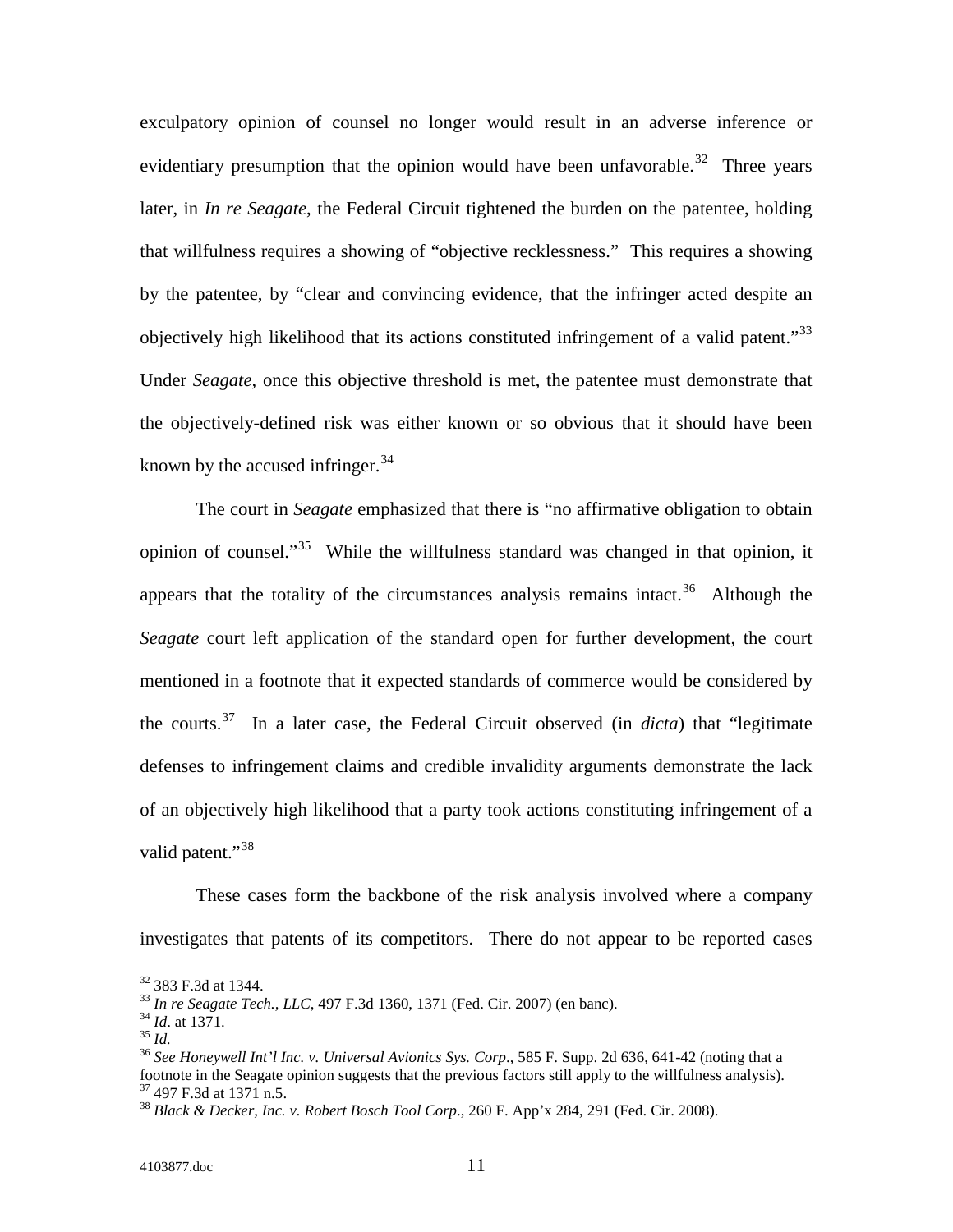involving discovery of prior art during competitive intelligence activities. In one reported decision involving an extensive pre-litigation patent analysis by the defendant, the district court noted that the evidence is more relevant to the subjective knowledge prong of the *Seagate* standard, but that such evidence also tends to show that the corporation's conduct was not objectively reckless.<sup>[39](#page-11-0)</sup>

In sum, while competitive patent analysis may allow a corporation to monitor technological advances, developing trends, and critique competitors, serious legal risks may be created that must be managed. The Federal Circuit's stricter willful infringement standard should significantly reduce a corporation's risk in implementing a competitive patent analysis strategy, but corporations should still proceed cautiously, being careful to institute procedures and policies aimed at managing the potential risks arising from unsatisfied duties.

II. Components of an effective CI program.

Note: This information has been gathered from an examination of published and unpublished CI policies available from the Internet, publicly available sources and from non-public sources available to the committee members. It is intended only to suggest the elements of a CI program. It is not intended to state "best practices."

A. Statement of Guiding Policy

A statement of guiding policy is important to set the tone of and expectation for behavior of the company's employees or agents conducting CI. An example statement of guiding policy is as follows:

In all parts of the world, Company A is governed by Company A's Guiding Principles. The Guiding Principles serve as the foundation of Company A's shared values and

<span id="page-11-0"></span> <sup>39</sup> *Honeywell,* 585 F. Supp. 2d at 643-44.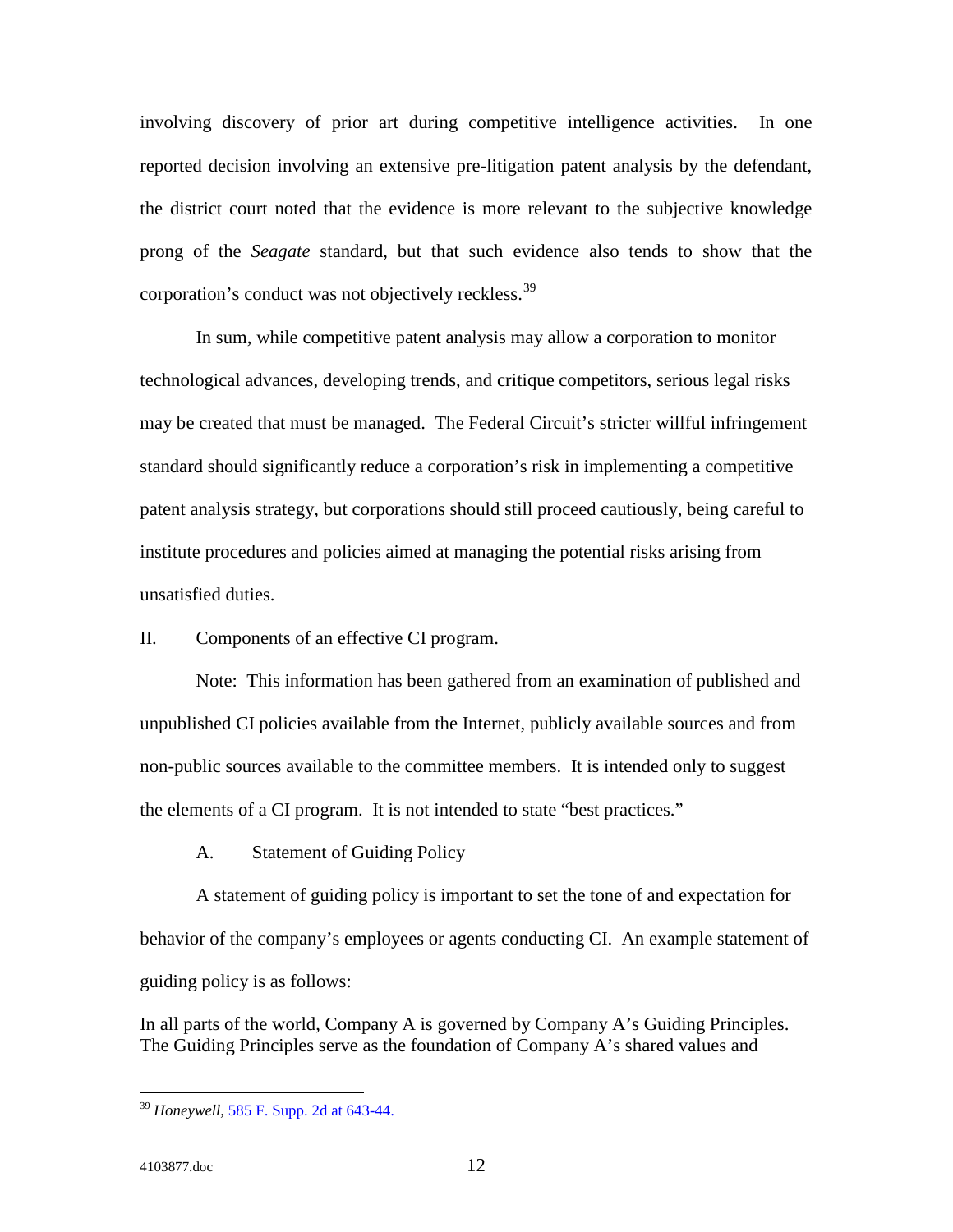expected behavior of all employees. These principles are the framework for examining any problem arising in any country. Some of these Guiding Principles include:

\* Company A will comply with the laws of all countries to which it is subject.

\* Company A will not knowingly assist any third party to violate any law of any country, by creating false documents or any other means.

\* Company A will not pay or receive bribes or participate in any other unethical, fraudulent or corrupt practice.

\* Company A will always honor all business obligations that it undertakes with absolute integrity.

\* Company A will keep its business records in a manner that accurately reflects the true nature of its business transactions.

\* Company A managers and supervisors will be responsible that employees, consultants, and contract workers under their supervision are familiar with applicable laws and company policies and comply with them. Further, they will be responsible for preventing, detecting, and reporting any violations of law or Company A policies.

\* Company A employees will not become involved in situations that create a conflict of interest between the company and the employee.

B. Guidelines for conducting CI – limits of acceptable and unacceptable

activity.

The following guidelines are suggestions gleaned from examination of the code of ethics and competitive intelligence guidelines of various organizations, including those reported in the SCIP publication *Competitive Intelligence Ethics: Navigating the Gray*  Zone.<sup>[40](#page-12-0)</sup> They are not intended to be cited as "best practices," nor are they intended to be statements of legal or illegal activity or of the law. They are offered as suggested guidelines only.

<span id="page-12-0"></span> $^{40}$  Dale Fehringer and Bonnie Hohhof, ed., Competitive Intelligence Foundation (2006).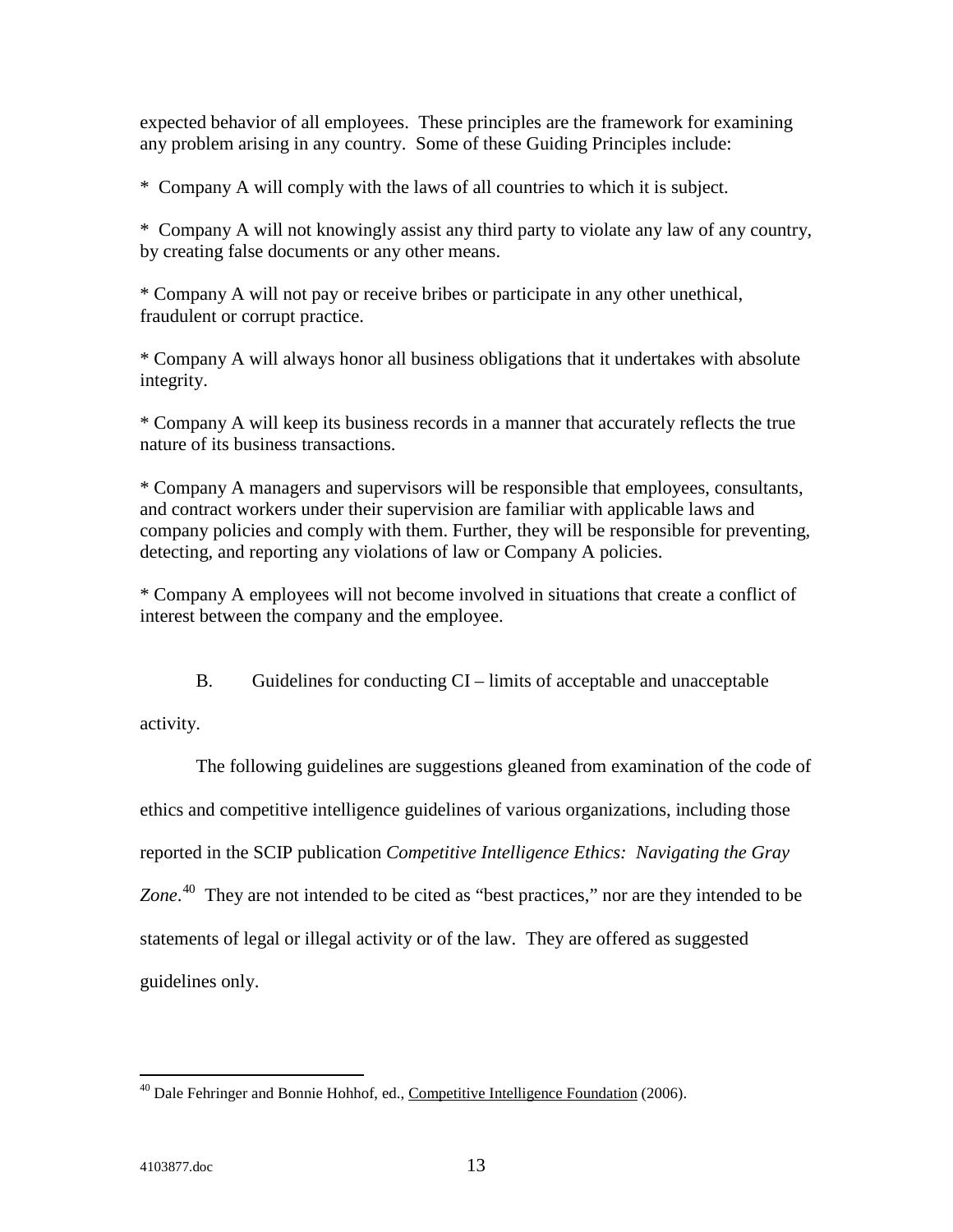1. Notify employees that they are expected to exercise good judgment consistent with the Guiding Principles. No employees will be asked or expected to compromise these standards, and doing so could be grounds for disciplinary action including termination.

2. Notify employees that they must consult with management or the legal department if they are in doubt about any action.

3. When gathering competitive information all laws, domestic and international, governing business conduct, including antitrust and trade secret laws, should be followed.

4. Competitive information may be gathered from public sources, lawful disclosures by third parties and legitimate reverse engineering. Some examples of acceptable sources are: published material and documents, court records, disclosures made by competitors obtained without subterfuge, market surveys, consultants' reports, public financial reports, broker's research brochures, trade fairs, exhibits, competitor's brochures, FOIA requests, news reports, Internet sources (except chat rooms) and the like. Obtaining samples from a competitor is acceptable unless the competitor attaches confidentiality conditions to the sample.

5. Employees may not directly or through third parties, engage in fraud, misrepresentation, bribery, theft, subterfuge, trespass, hacking or other illegal means to obtain competitive information; and may not make use of information acquired in this matter. If the legality of the method of gathering any information is in question, employees must not disseminate it and must bring it immediately to the attention of the legal department.

6. Employees may not directly or through third parties engage in the following activities: Pretexting, which involves creating false documentation (such as trade show badges), misrepresentation of who you are, or your reasons for wanting information, any other misrepresentation or omission of facts if the omission is misleading, dumpster diving, collecting competitors' materials by trickery, misprepresentation or other improper means, inducing a vendor, competitor or anyone else to give you confidential information, eavesdropping where there is an expectation of confidentiality, All of this behavior is a violation of the company's Guiding Principles.

7. Never ask a prospective hire to disclose confidential or trade secret information about their previous employer. Never ask an employee to disclose this information.

8. Do not solicit confidential information from vendors or other third parties. It is acceptable to obtain general industry information, but not specific information regarding pricing, marketing, distribution, general business strategy, sales tactics or strategy, that is not available from public sources or that the vendor is required to keep confidential.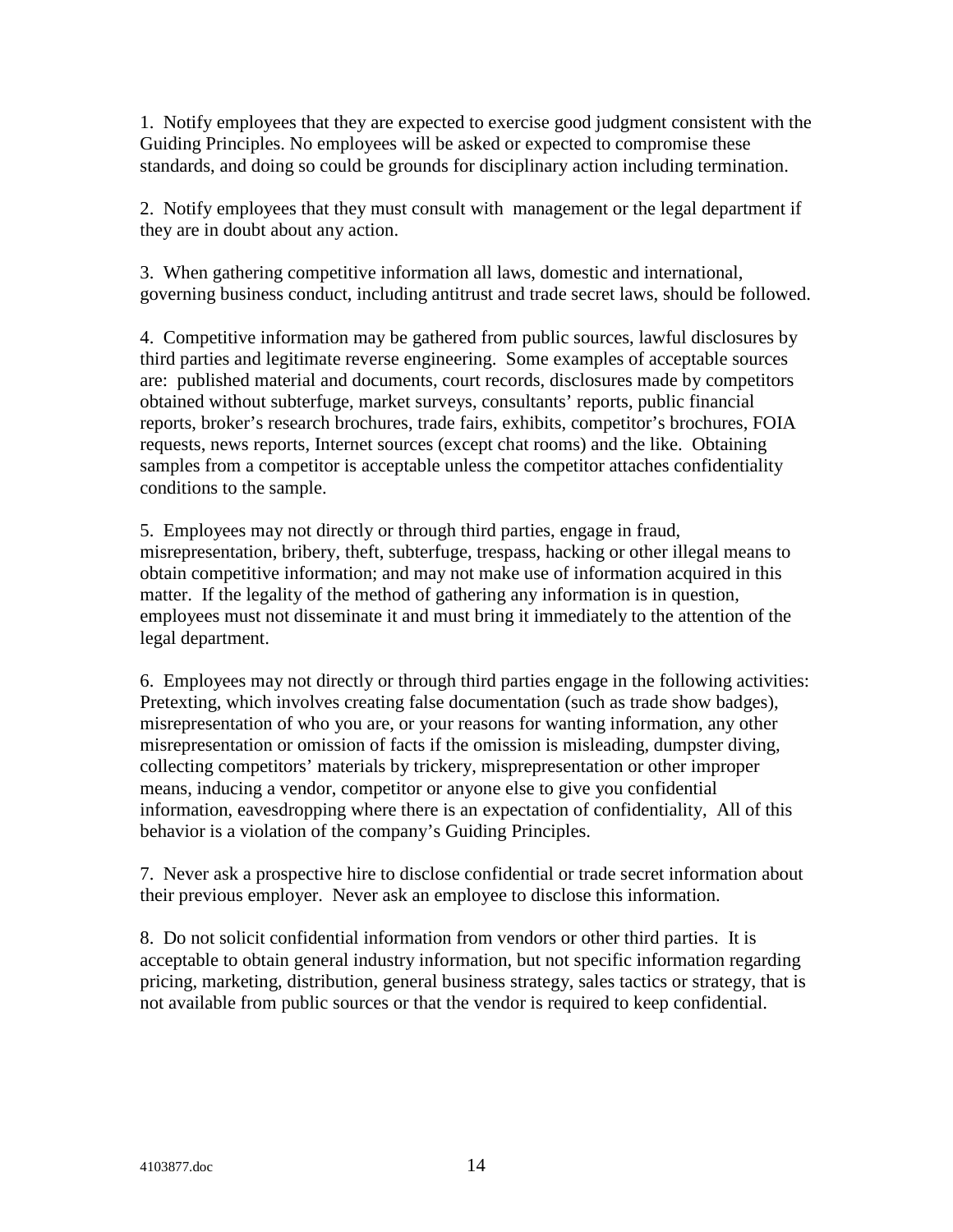C. Methods of educating and training employees about CI policy

The following may assist in ensuring that employees are aware of CI issues and

are properly trained:

- New hire training
- Periodic employee training
- Case study and example scenarios

Example: In order to assist employees at Company A, the BCC issues periodic case studies which raise Guiding Principles issues and challenges so that employees can benefit from the experience of others dealing with such issues in their locations.

One example case study is attached as EXHIBIT A. The case study illustrates the necessity of conducting competitive intelligence through methods that are legal and ethical. The case study coaches employees that they must gather data and competitive information in a manner consistent with Company A's compliance policies which prohibit employees from engaging in illegal means to obtain competitive information.

The case study highlights that Company A is committed to being a good corporate citizen and conducting its activities in a manner that enhances its reputation. Company A's compliance policies related to gathering competitive information recognize the importance of gathering such information for the success of our business, but it is critical that gathering such information is done consistent with all laws governing business conduct, whether done by Company A or by a Company A-retained consultant. This case study illustrates the problems that will be encountered when Company A gathers competitive intelligence in a manner that is unlawful or unethical. Company A employees will not, directly or through third parties, engage in fraud, misrepresentation, bribery, subterfuge or other illegal means to obtain competitive information.

- Requiring managers to report results from CI training
- Designating legal or other department with oversight task
- D. Strategies for protecting trade secrets from competitors' CI activity

- (All of the above strategies, listed in section C.)

Example: Company A also uses case studies (published by the BCC) to protect trade secrets from competitor's CI activity. One such example case study is attached as EXHIBIT B. The case study illustrates the growing trend by outsiders trying to compromise proprietary computer networks by engaging in a process called "social engineering" or "pretexting". Social Engineering is a term describing a non-technical